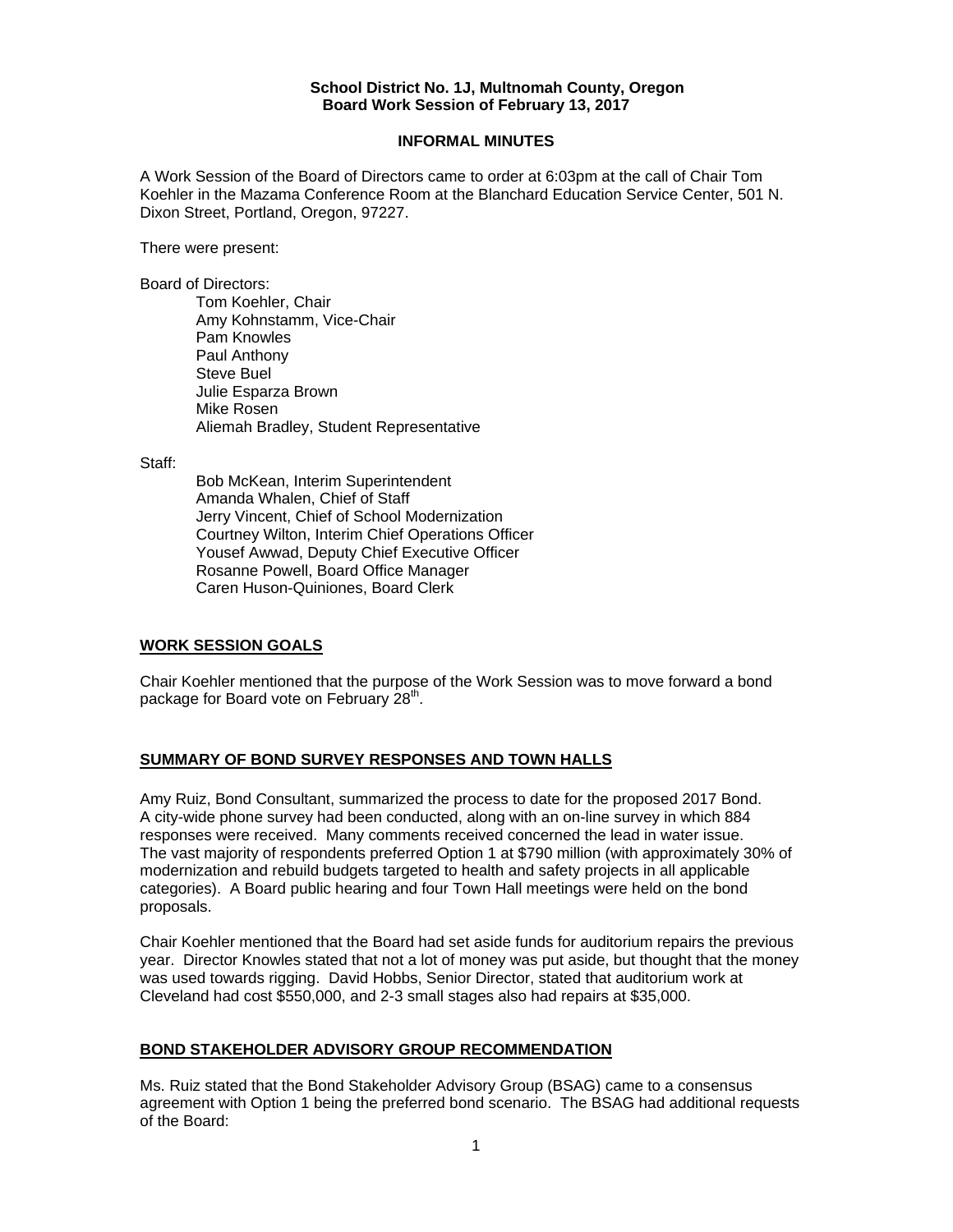- 1. That the Board and Superintendent by December 2017 be able to clearly articulate a short and long-term strategy that addresses all currently identified health, safety, and ADA issues.
- 2. That the Board has a clear plan on how the \$150 million of additional health and safety investments will be spent to first address all high-risk areas as a priority: lead paint, lead in water fixtures and pipes, radon, exposed asbestos, and a minimum level of acceptable fire protection with the rest of the remaining dollars to address other health, safety, and ADA issues. The Board should consider increasing the amount of additional health and safety investment in this bond to ensure issues of lead, radon, exposed asbestos and high risk facility issues are fully resolved.
- 3. That the Board dedicate \$8 million in state matching funds to addressing additional health, safety, and accessibility needs, and communicate to the public that the \$8 million investment is on top of the \$790 million.
- 4. That the Board should request clarification from the Superintendent and staff about how investments in seismic upgrades are prioritized, and affirm its understanding that two effective ways to increase student and staff safety include full modernization and replacement of schools and adding or strengthening seismic bracing when roofs are replaced.
- 5. That the Board concludes that the school district's plan for 1700 students at each of the existing and future high schools is well supported by current birth rates and kindergarten enrollments and that all high school spaces being rebuilt will be enrolled in a way that is balanced and the board is committed to boundary and policy changes to ensure that neighborhood and focus option high schools have sufficient enrollments to support a rigorous and diverse curriculum in a cost effective way in all geographic areas of the city.
- 6. That the bond package and public message associated with the bond measure should focus first on addressing critical safety and health issues, backed up by the message that modernizing our high schools comprehensively addresses health and safety issues in those buildings while also providing modern learning environments.
- 7. That the Board acknowledges with gratitude the support of Portland voters for school bonds in 1995 and 2012 and commits to the continued modernization of schools to provide the health, safety, full inclusion, and learning opportunities that every child in Portland deserves.

In addition, the BSAG stated that the Board needs to address a long-term maintenance plan.

## **BOARD QUESTIONS AND DISCUSSION**

Director Esparza Brown requested additional information on the prioritization of ADA compliance. Courtney Wilton, Interim Chief Operating Officer, responded that staff will update the current ADA Plan, but more discussion needs to occur and the consideration of committing future bond funds to ADA compliance. Director Esparza Brown asked for more information on each school in terms of ADA compliance. BSAG members asked when the ADA plan would be completed. Chair Koehler responded that it would be completed by December 2017.

Director Buel questioned if staff was currently cleaning up lead paint chips in the schools. Mr. Wilton responded that if maintenance is informed of the lead chips, then they are cleaned up.

The Board discussed the issues of asbestos in PPS buildings. BSAG members stated that they had discussed adding \$5 million for asbestos, but agreed that the \$8 million from state funds could address items such as that.

Director Buel suggested adding an addition \$5 million to the bond packet for ADA compliance. Director Kohnstamm responded that the original bond target number was \$750 million and that she would first like to see more clarity on the ADA Transition Plan when it is completed in December.